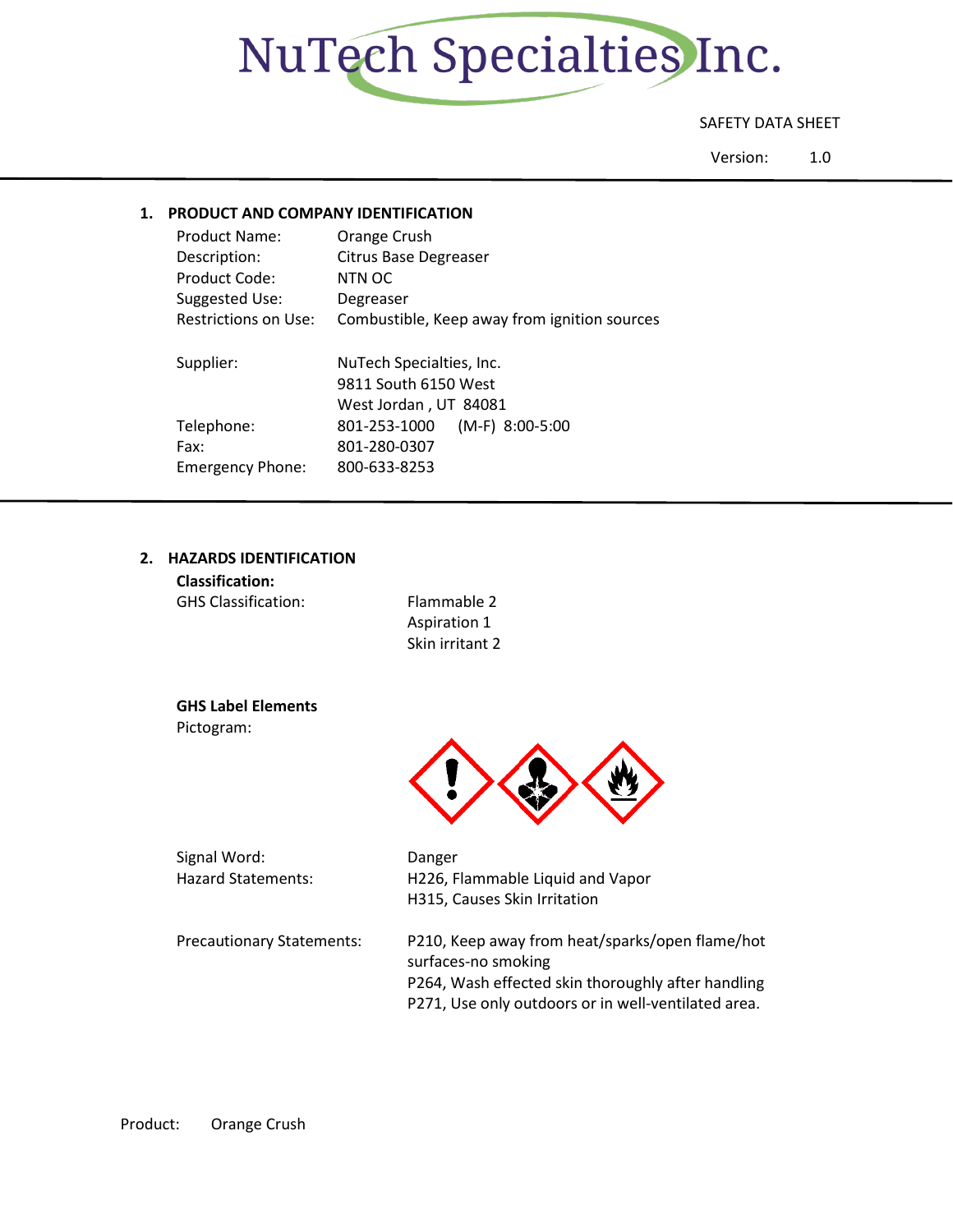

## **3. COMPOSITION/INFORMATION ON INGREDIENTS**

| Component                       | CAS#       | Concentration |
|---------------------------------|------------|---------------|
| 2-butoxy Ethanol                | 111-76-2   | 70-75%        |
| Citrus Oil Terpenes Hydrocarbon | 94268-47-4 | 20-30%        |

Synonyms:

### **4. FIRST AID MEASURES**

| If Inhaled:   | If inhaled, move person into fresh air. If not breathing, give artificial                                                                                               |
|---------------|-------------------------------------------------------------------------------------------------------------------------------------------------------------------------|
|               | respiration. Consult a physician if symptoms are experienced                                                                                                            |
| Skin Contact: | Flush skin with plenty of water. Remove contaminated clothing and shoes.                                                                                                |
|               | If irritation persists, consult a physician.                                                                                                                            |
| Eye Contact:  | Flush eyes with plenty of water for at least 15 minutes. Remove contact                                                                                                 |
|               | lenses if able to do so. Immediately call a doctor or physician.                                                                                                        |
| If Ingested:  | Do not induce vomiting unless instructed to do so by physician. Never give<br>anything by mouth to an unconscious person. Rinse mouth with water.<br>Consult physician. |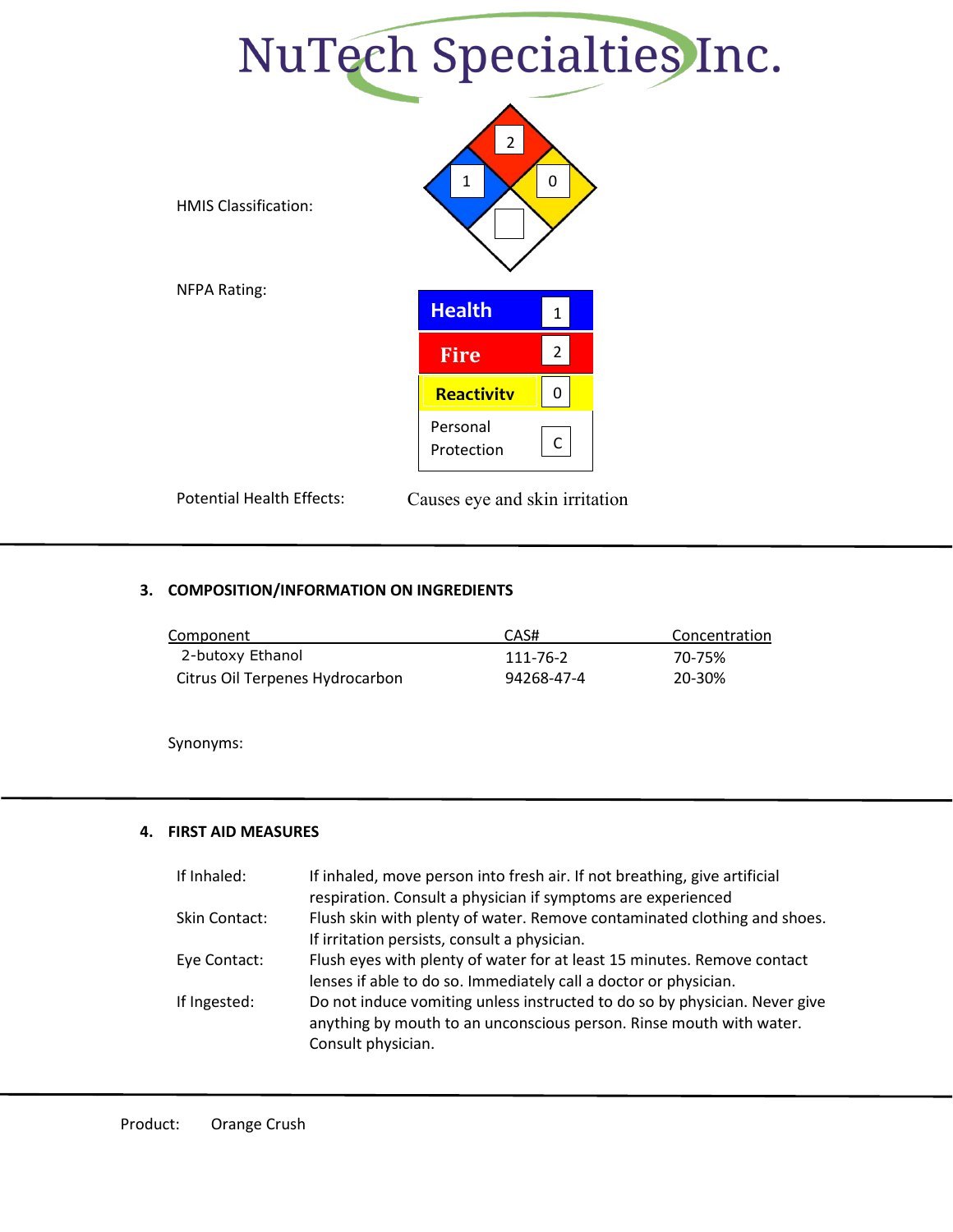## NuTech Specialties Inc.

#### **5. FIREFIGHTING MEASURES**

| <b>Extinguishing Media:</b>                       | Use water-spray, alcohol resistant foam, dry chemical, or<br>carbon dioxide                                                                                       |
|---------------------------------------------------|-------------------------------------------------------------------------------------------------------------------------------------------------------------------|
| <b>Hazardous Combustion Products:</b>             | Firefighting personnel should respond with appropriate<br>protective clothing, firefighting gear, and breathing<br>equipment as trained.                          |
| Special Protective Equipment<br>for Firefighters: | In fire conditions: a complex mixture of airborne solids,<br>liquids, and gases including Carbon Monoxide, Carbon<br>Dioxide, and unidentified organic compounds. |

### **6. ACCIDENTAL RELEASE MEASURES**

| <b>Personal Precautions:</b>      | Use personal protective equipment. Always ensure adequate<br>ventilation.                                           |
|-----------------------------------|---------------------------------------------------------------------------------------------------------------------|
| <b>Environmental Precautions:</b> | Prevent further leakage or spillage if safe to do so. Prevent<br>from entering drains and waterways. Discharge into |
|                                   | environment must be avoided.                                                                                        |
| Containment and Clean Up:         | Soak up with inert absorbent material and dispose of. Keep in<br>suitable, closed containers for disposal.          |

## **7. HANDLING AND STORAGE**

| Safe Handling: | Keep away from flames and hot surfaces. Use personal           |  |  |
|----------------|----------------------------------------------------------------|--|--|
|                | protective equipment. Always ensure adequate ventilation.      |  |  |
| Safe Storage:  | Keep containers tightly closed in a dry well-ventilated place. |  |  |
|                | Containers which are opened must be carefully resealed and     |  |  |
|                | kept upright to prevent leakage. Store away from incompatible  |  |  |
|                | materials. Do not freeze.                                      |  |  |

## **8. EXPOSURE CONTROLS/PERSONAL PROTECTION**

Exposure Limits

| Component                       | <b>CAS Number</b> | Exposure Limit   Basis |  |
|---------------------------------|-------------------|------------------------|--|
| Citrus Oil Terpenes Hydrocarbon | 94268-47-4        | N/A                    |  |

General Controls: Always ensure adequate ventilation and that working areas contain safety showers and eye wash stations. Handle material in accordance with good industrial hygiene and safety practices.

Personal Protective Equipment

Product: Orange Crush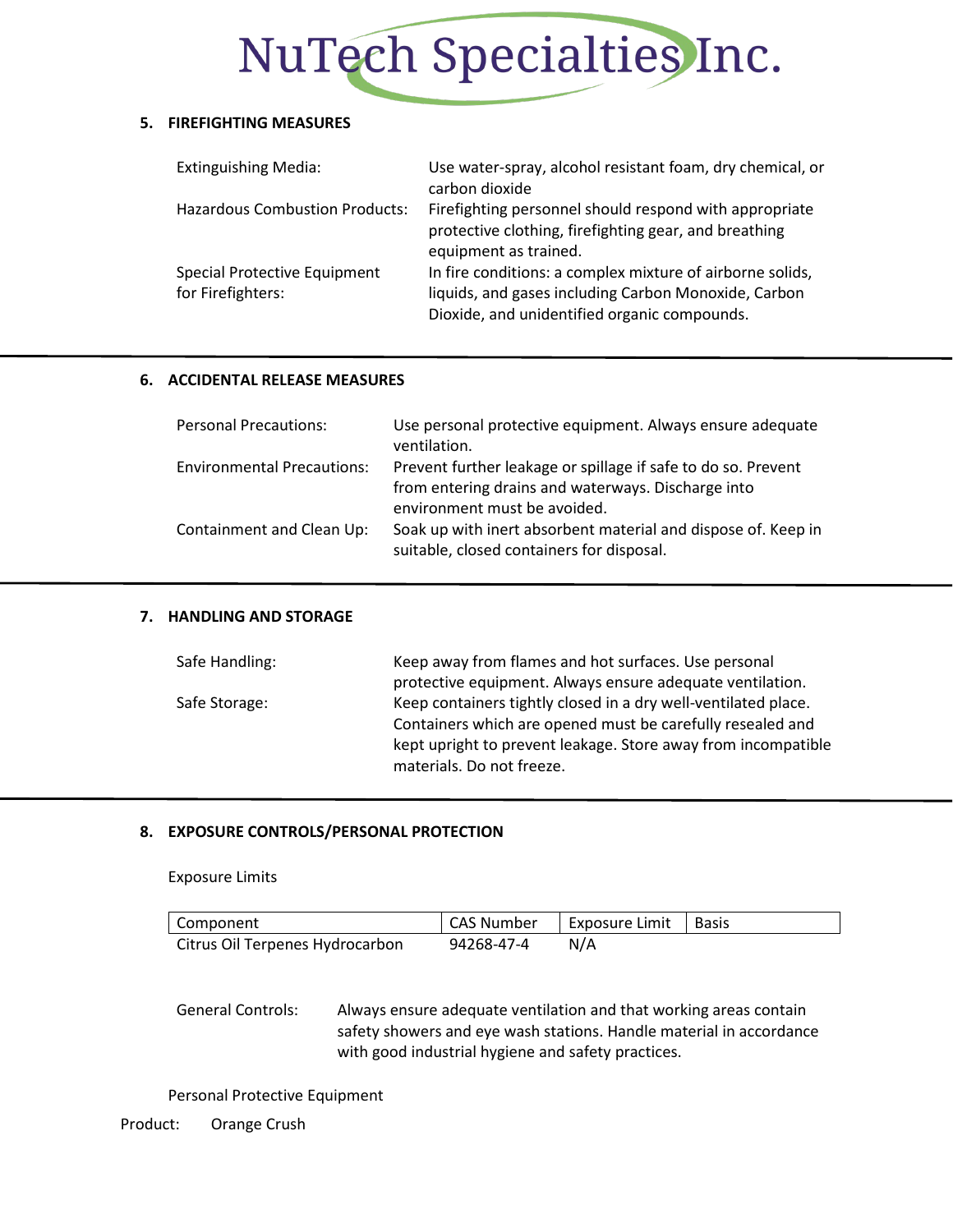

| Eye Protection:                | Tightly fitting safety glasses or goggles should be sufficient. Have<br>eye-wash stations available where eye contact can occur.                                                        |
|--------------------------------|-----------------------------------------------------------------------------------------------------------------------------------------------------------------------------------------|
| Hand Protection:               | Handle with chemical resistant gloves. Gloves must be inspected<br>prior to use. Wash and dry hands after use.                                                                          |
| <b>Skin Protection:</b>        | Wear long sleeves, a chemical apron, or other protective clothing<br>to prevent skin contact. Safety showers should be located in work<br>area where skin contact can occur.            |
| <b>Respiratory Protection:</b> | Where risk assessment shows air-purifying respirators are<br>appropriate, use a NIOSH-approved full face respirator with<br>appropriate cartridges. Always ensure adequate ventilation. |

### 9. **PHYSICAL AND CHEMICAL PROPERTIES**

| <b>Physical State:</b>         | Liquid              |
|--------------------------------|---------------------|
| Color:                         | Orange              |
| Odor:                          | Orange              |
| Odor Threshold:                | N/A                 |
| pH:                            | N/A                 |
| Melting/Freezing Point:        | $>212^\circ$ F      |
| <b>Boiling Point:</b>          | N/A                 |
| Flash Point:                   | $>125^\circ$ F      |
| <b>Evaporation Rate:</b>       | N/A                 |
| Flammability (Solid, Gas):     | N/A                 |
| Flammability/Explosion Limits: | N/A                 |
| Vapor Pressure @ 20°C:         | N/A                 |
| Vapor Density:                 | N/A                 |
| Specific Gravity:              | .87                 |
| Density:                       | 7.2 lbs per gallon  |
| Solubility in Water:           | Emulsifies in water |
| <b>Partition Coefficient:</b>  | N/A                 |
| Auto Ignition Temperature:     | N/A                 |
| Decomposition Temperature:     | N/A                 |
| Viscosity @ 40°C:              | N/A                 |

### **10. STABILITY AND REACTIVITY**

Chemical Stability: Stable Conditions and Materials to Avoid: Strong oxidizers Hazardous Decomposition Products: Oxide of carbon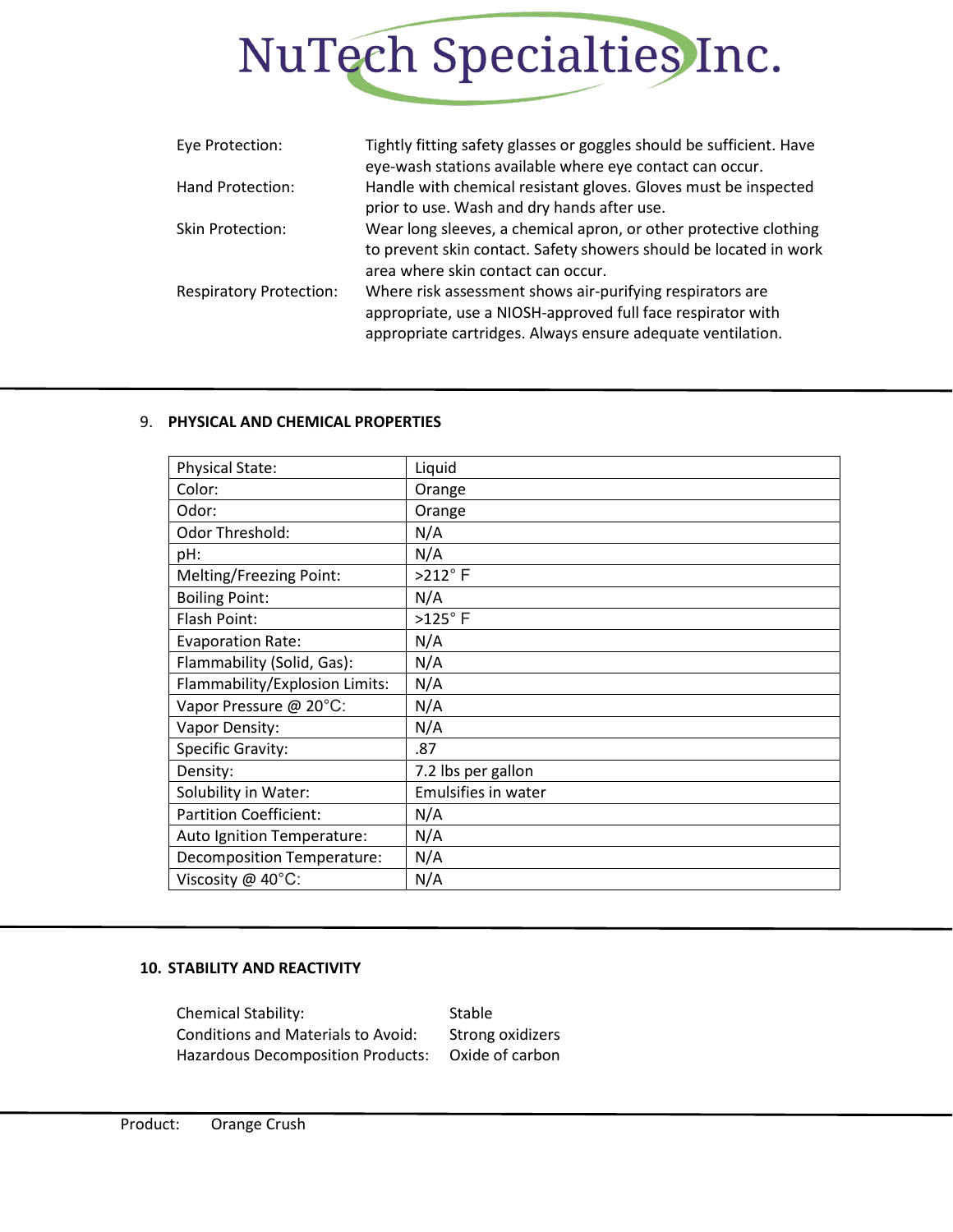

### **11. TOXICOLOGICAL INFORMATION**

Acute Toxicity- Not determined

| Component                       | <b>CAS Number</b> | <b>Test</b>     | <b>Toxicity</b>      |
|---------------------------------|-------------------|-----------------|----------------------|
| 2-butoxy Ethanol                | 111-76-2          | Oral LD50 (rat) | $1300 \text{ mg/kg}$ |
| Citrus Oil Terpenes Hydrocarbon | 94268-47-4        | Oral LD50 (rat) | >5g/kg               |

### Potential Health Effects

| Inhalation:                            | May cause drowsiness and dizziness                |
|----------------------------------------|---------------------------------------------------|
| Skin:                                  | May cause skin irritation                         |
| Eyes:                                  | May cause eye irritation                          |
| Ingestion:                             | May be fatal if ingested and aspirated into lungs |
| Signs and Symptoms of Exposure:        | <b>Dizziness</b>                                  |
| Chronic Effects of Long Term Exposure: | N/A                                               |
| Carcinogenicity:                       | None                                              |

### **12. ECOLOGICAL INFORMATION**

Acute Ecotoxicity

| Component                       | <b>CAS Number</b> | Organism | <b>Ecotoxicity</b> |
|---------------------------------|-------------------|----------|--------------------|
| 2-butoxyethanol                 | 111-76-2          | Algae    | $>1000$ mg/l       |
| Citrus Oil Terpenes Hydrocarbon | 94268-47-4        | No data  |                    |

Ecological Effects

| Persistence and Degradability:    | <b>Biodegradable</b>          |
|-----------------------------------|-------------------------------|
| <b>Bioaccumulation Potential:</b> | Not likely                    |
| Mobility in Soil:                 | May be mobile to water system |
| Other Adverse Effects:            | N/A                           |

### **13. DISPOSAL CONSIDERATIONS**

Product: Orange Crush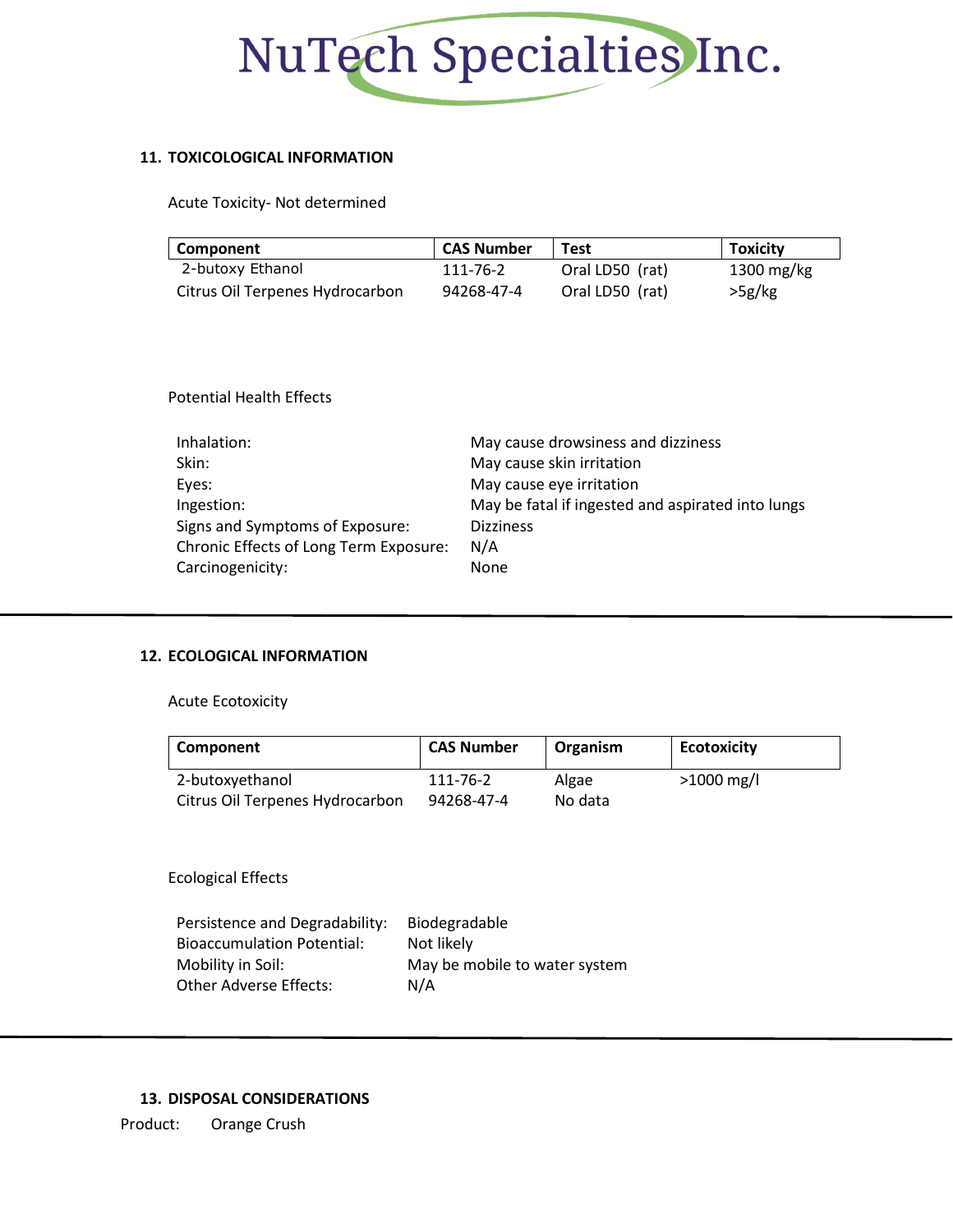

| Disposal:               | Material should be disposed in accordance with all local, state, |
|-------------------------|------------------------------------------------------------------|
|                         | and federal regulations. Regulations vary by region.             |
| Contaminated Packaging: | Dispose of as unused product.                                    |

#### **14. TRANSPORT INFORMATION**

DOT Information Mot regulated in non-bulk packaging

Proper Shipping Name: UN Number: Hazard Class: Packing Group: Reportable Quantity (RQ): Marine Pollutant: Note:

#### 15. REGULATORY INFORMATION

US Federal

| SARA 302 Components:  | <b>None</b>               |
|-----------------------|---------------------------|
| SARA 311/312 Hazards: | Acute health, Fire hazard |
| SARA 313 Components:  | None                      |
| TSCA Inventory:       | Yes                       |

#### **European Union**

EC Inventory: Listed or exempted

#### **State Regulations**

| Utah Clean Air:    | Yes |
|--------------------|-----|
| California Prop 65 | No  |
| C.A.R.B.           | Yes |